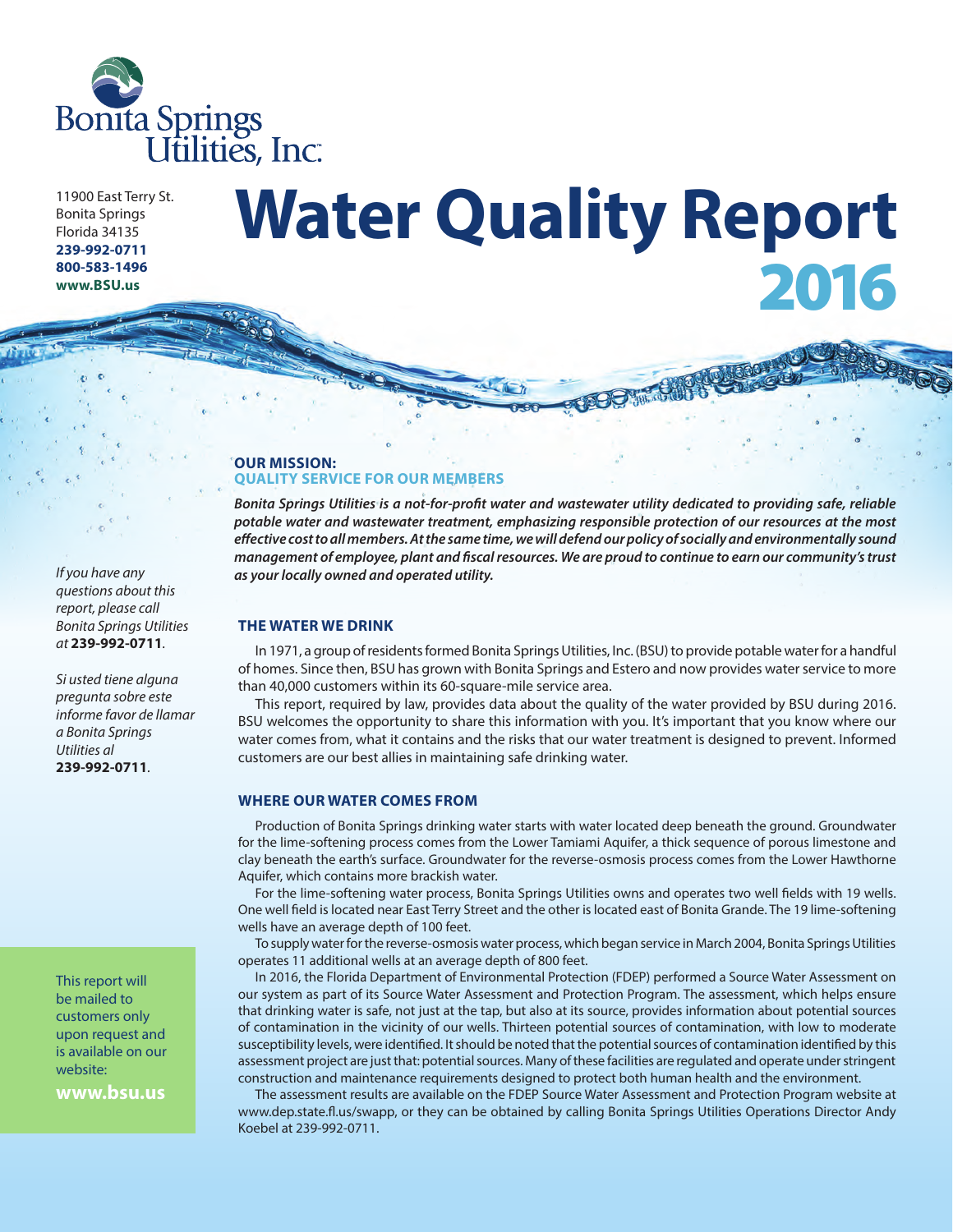# **WATER TREATMENT PROCESSES**

Our drinking water is a blend of two treatment processes. The lime-softening process includes hydrogen sulfide removal, hardness reduction, filtration and chlorination. The reverse-osmosis process includes membrane treatment, degasification and chlorination. A corrosion inhibitor also is added in each process to help prevent corrosion in the plumbing of our customers' homes and businesses.

The treated water from the two processes is then blended together to produce the final finished water pumped to all customers.

Bonita Springs Utilities follows the principles and practices recommended by many experts within the utility industry to ensure our members a safe, reliable and efficient water system. We test and monitor your water to ensure compliance with state and federal regulatory requirements and are committed to your health, safety and welfare.

We're happy to report that our drinking water meets all federal and state requirements. The board of directors and staff of Bonita Springs Utilities are pleased to present this report.

#### **IF YOU'D LIKE TO KNOW MORE …**

Bonita Springs Utilities is a member-owned utility, and we want you, our member-customers, to be informed about your water quality. Our governing body is an elected board of directors, which meets the first and third Tuesdays of every month at 5 p.m.

If you have questions about this report or your water utility, please contact Bonita Springs Utilities Director of Operations, Andy Koebel, at 239-992-0711.

Bonita Springs Utilities routinely monitors for contaminants in your drinking water according to Federal and State laws, rules, and regulations. Except where indicated otherwise, this report is based on the results of our monitoring for the period of January 1 through December 31, 2016. Data obtained before January 1, 2016, and presented in this report are from the most recent testing done in accordance with the laws, rules, and regulations.



# **TERMS AND ABBREVIATIONS**

*In the table below, you may find unfamiliar terms and abbreviations. To help you better understand these terms, we've provided the following definitions:*

**Maximum Contaminant Level or MCL:** The highest level of a contaminant that is allowed in drinking water. MCLs are set as close to the Maximum Contaminant Level Goals (MCLG's) as feasible using the best available treatment technology.

**Maximum Contaminant Level Goal or MCLG:** The level of contaminant in drinking water below which there is no known or expected risk to health. MCLGs allow for a margin of safety.

**AN EXPLANATION:** MCLs are set at very stringent levels. To understand the possible health effects described for many regulated contaminants, a person would have to drink two liters of water a day at the MCL for a lifetime to have a one-in-a-million chance of having the described health effect.

**Action Level or AL:** The concentration of a contaminant which, if exceeded, triggers treatment or other requirements that a water system must follow.

**Maximum Residual Disinfectant Level or MRDL:** The highest level of a disinfectant allowed in drinking water. There is convincing evidence that addition of a disinfectant is necessary for control of microbial contaminants.

**Maximum Residual Disinfectant Level Goal or MRDLG:** The level of a drinking water disinfectant below which there is no known or expected risk of health. MRDLGs do not reflect the benefits of the use of disinfectants to control microbial contaminants.

**Parts per billion (ppb) or Micrograms per liter (ug/l):** One part by weight of analyte to 1 billion parts by weight of the water sample (One part per billion is the equivalent of one cent in \$10,000,000).

**Parts per million (ppm) or Milligrams per liter (mg/l):** One part by weight of analyte to 1 million parts by weight of water sample (One part per million is the equivalent of one cent in \$10,000).

Picocurie per liter (pCi/L): Measure of the radioactivity in water.

**Treatment Technique (TT):** A required process intended to reduce the level of a contaminant in drinking water.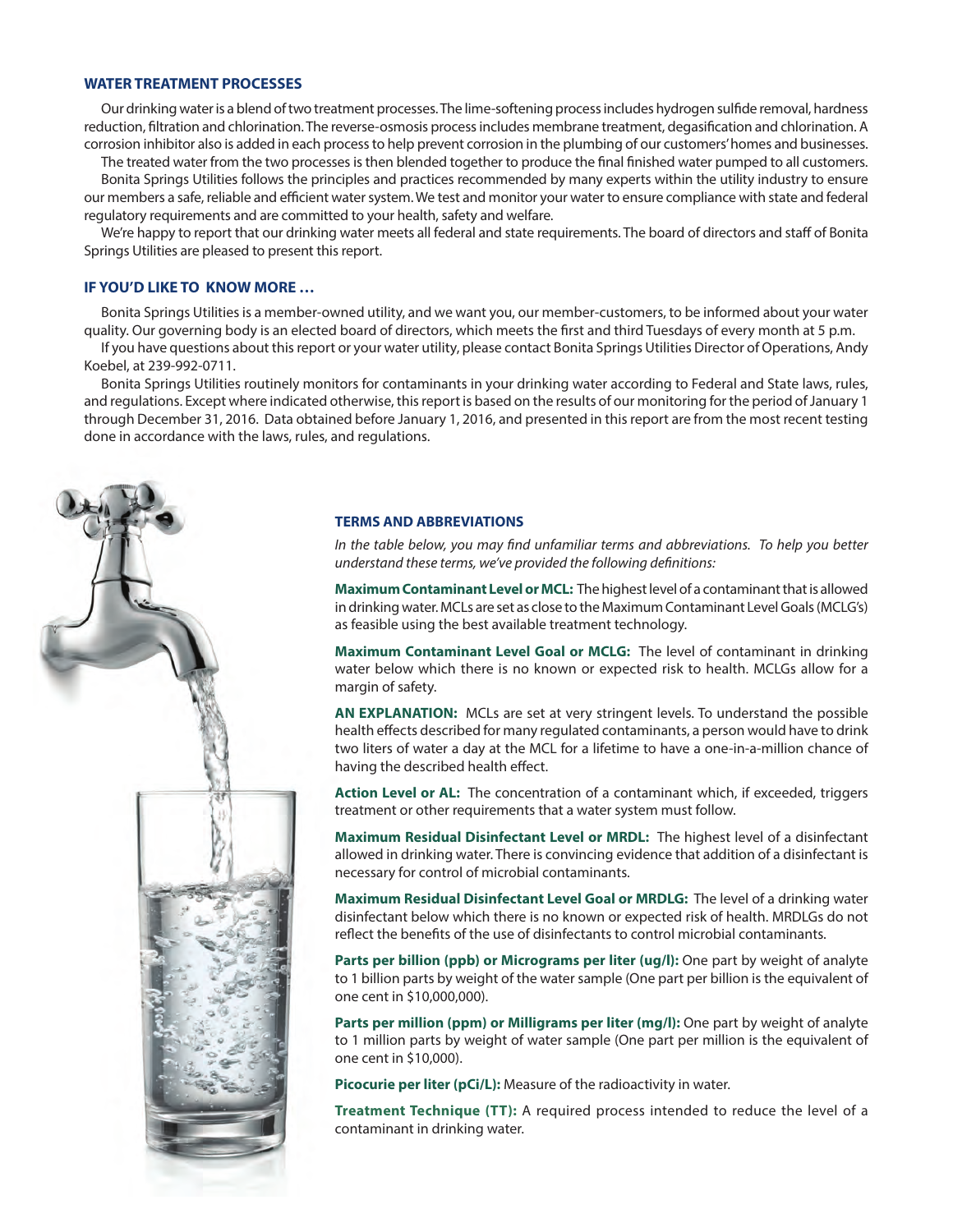### **Microbiological Contaminants**

| Contaminant<br>and Unit of<br><b>Measurement</b>                             | Dates of<br><b>Sampling</b><br>(mo/yr) | MCL/TT<br><b>Violation</b><br>Y/N | <b>Highest Monthly</b><br>Percentage/Number (until<br>March 31, 2016) or Result<br>(beginning April 1, 2016) | <b>MCLG</b>  | <b>MCL/TT</b>                                                    | <b>Likely Source of Contamination</b> |
|------------------------------------------------------------------------------|----------------------------------------|-----------------------------------|--------------------------------------------------------------------------------------------------------------|--------------|------------------------------------------------------------------|---------------------------------------|
| 1a. Total Coliform<br>Bacteria (positive<br>samples until<br>March 31, 2016) | Jan-Mar 2016<br>monthly                | N                                 | $4.9\%/4$                                                                                                    | $\mathbf{0}$ | Presence of coliform<br>bacteria in $>5\%$ of<br>monthly samples | Naturally present in the environment  |
| 1b. Total Coliform<br>Bacteria (beginning<br>April 1, 2016)                  | Apr-Dec 2016<br>monthly                | N                                 |                                                                                                              | N/A          | TT                                                               | Naturally present in the environment  |

#### **Inorganic Contaminants**

| Contaminant<br>and Unit of<br><b>Measurement</b> | Dates of<br><b>Sampling</b><br>(mo/yr) | <b>MCL</b><br><b>Violation</b><br>Y/N | Level<br><b>Detected</b> | Range of<br><b>Results</b> | <b>MCLG</b> | <b>MCL</b> | <b>Likely Source of Contamination</b>                                                                                                                                |
|--------------------------------------------------|----------------------------------------|---------------------------------------|--------------------------|----------------------------|-------------|------------|----------------------------------------------------------------------------------------------------------------------------------------------------------------------|
| Barium (ppm)                                     | 2/26/14                                | N                                     | $0.0047$ ppm             | $0.0047$ ppm               | 2 ppm       | 2 ppm      | Discharge of drilling wastes; discharge from metal refineries;<br>erosion of natural deposits                                                                        |
| Fluoride (ppm)                                   | 2/26/14                                | N                                     | $0.2$ ppm                | $0.2$ ppm                  | 4 ppm       | 4 ppm      | Erosion of natural deposits; discharge from fertilizer and<br>aluminum factories. Water additive that promotes strong teeth<br>when at the optimum level of 0.7 ppm. |
| Nitrate (ppm)                                    | 2/3/16                                 | N                                     | $0.10$ ppm               | $0.10$ ppm                 | 10 ppm      | 10 ppm     | Runoff from fertilizer use; leaching from septic tanks;<br>sewage; erosion of natural deposits                                                                       |
| Sodium (ppm)                                     | 2/26/14                                | N                                     | 79.3 ppm                 | 79.3 ppm                   | <b>NA</b>   | 160 ppm    | Saltwater intrusion; leaching from soil                                                                                                                              |

# **STAGE 1 Disinfectants and Disinfection By-Products**

| <b>Disinfectant or</b><br>Contaminant and<br>Unit of<br><b>Measurement</b> | Dates of<br><b>Sampling</b><br>(mo/yr) | <b>MCL or</b><br><b>MRDL</b><br><b>Violation</b><br>Y/N | Level<br><b>Detected</b> | Range of<br><b>Results</b> | <b>MCLG</b> or<br><b>MRDLG</b> | MCL or<br><b>MRDL</b> | <b>Likely Source of Contamination</b>   |
|----------------------------------------------------------------------------|----------------------------------------|---------------------------------------------------------|--------------------------|----------------------------|--------------------------------|-----------------------|-----------------------------------------|
| Chlorine and<br>Chloramines (ppm) $*$                                      | $1/16 - 12/16$                         | N                                                       | 3.48                     | $0.5 - 4.6$ ppm            | $MRDLG = 4$                    | $MRDL = 4.0$<br>ppm   | Water additive used to control microbes |

*\*BSU conducted a free chlorine flush during 5/16. The results shown include both chloramine and chlorine results.*

#### **STAGE 2 Disinfectants and Disinfection By-Products**

| <b>Disinfectant or</b><br>Contaminant and<br>Unit of<br><b>Measurement</b> | Dates of<br><b>Sampling</b><br>(mo/yr) | MCL or<br><b>MRDL</b><br><b>Violation</b><br>Y/N | Level<br><b>Detected</b> | Range of<br><b>Results</b> | <b>MCLG or</b><br><b>MRDLG</b> | MCL or<br><b>MRDL</b> | <b>Likely Source of Contamination</b>     |
|----------------------------------------------------------------------------|----------------------------------------|--------------------------------------------------|--------------------------|----------------------------|--------------------------------|-----------------------|-------------------------------------------|
| Haloacetic Acids (5)<br>HAA5 (ppb)                                         | 11/16                                  | N                                                | 23                       | $17 - 23$ ppb              | <b>NA</b>                      | 60 ppb                | By-product of drinking water disinfection |
| <b>Total Trihalomethanes</b><br>TTHM (ppb)                                 | 11/16                                  | N                                                | 25                       | $23 - 25$ ppb              | <b>NA</b>                      | 80 ppb                | By-product of drinking water disinfection |

# **Lead and Copper (Tap Water)**

| <b>Contaminant and</b><br>Unit of<br><b>Measurement</b> | Dates of<br><b>Sampling</b><br>(mo/yr) | <b>AL</b><br><b>Exceeded</b><br>Y/N | 90th<br><b>Percentile</b><br><b>Result</b> | No. of sampling<br>sites exceeding<br>the AL | <b>MCLG</b> | <b>AL (Action</b><br>Level) | <b>Likely Source of Contamination</b>                                                                     |
|---------------------------------------------------------|----------------------------------------|-------------------------------------|--------------------------------------------|----------------------------------------------|-------------|-----------------------------|-----------------------------------------------------------------------------------------------------------|
| Copper (tap water)                                      | 8/14                                   | N.                                  | $0.119$ ppm                                | 0                                            | 1.3         | $1.3$ ppm                   | Corrosion of household plumbing systems, erosion of natural<br>deposits, leaching from wood preservatives |
| Lead (tap water) $**$                                   | 8/14                                   | N                                   | $3.4$ ppb                                  |                                              |             | 15 ppb                      | Corrosion of household plumbing systems, erosion<br>of natural deposits                                   |

*\*\*Lead – If present, elevated levels of lead can cause serious health problems, especially for pregnant women and young children. Lead in drinking water is primarily from materials and components associated with service lines and home plumbing. Bonita Springs Utilities is responsible*  for providing high quality drinking water, but cannot control the variety of materials used in home plumbing components. When your water *has been sitting for several hours, you can minimize the potential for lead exposure by flushing your tap for 30 seconds to two minutes before using water for drinking or cooking. If you are concerned about lead in your water, you may wish to have your water tested. Information on*  lead in drinking water, testing methods and steps you can take to minimize exposure is available from the Safe Drinking Water Hotline at *1-800-426-4791 or at http://www.epa.gov/safewater/lead.*